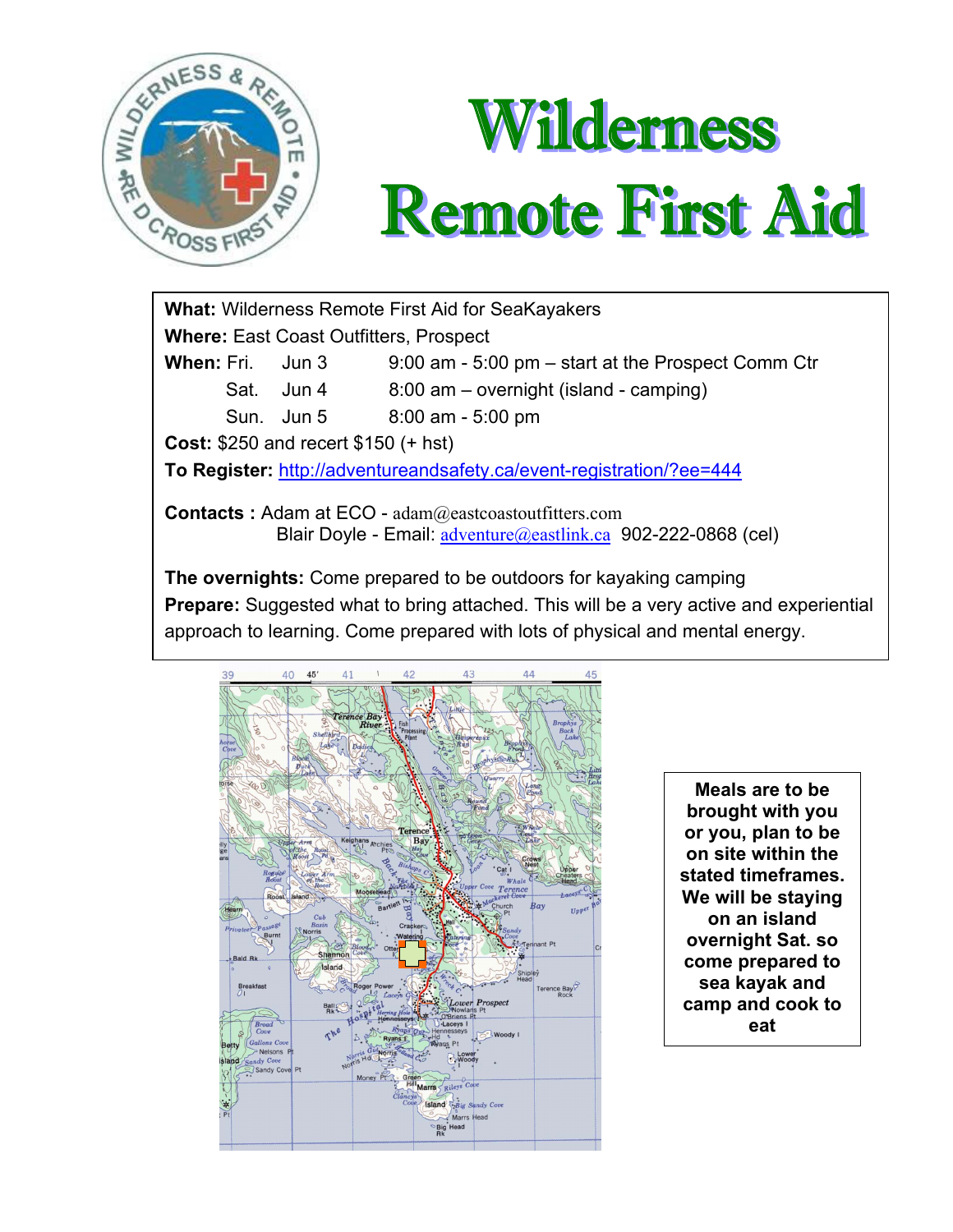# **Wilderness Remote First Aid**

This will be a practical based course designed for individuals who will be participating in wilderness activities within hours or days of advanced medical care. This course will enable participants to have an appreciation for the realities of providing First Aid in a Wilderness/ Remote Environment. Emphasis will be on practical skills, decision making and dealing with the outdoors.

| Day One   | <b>Intro's and Mindset</b><br><b>Wilderness First Aid vs. Urban First Aid</b><br><b>Principle Body Systems - Homeostasis</b> |
|-----------|------------------------------------------------------------------------------------------------------------------------------|
|           | <b>Assessment &amp; Decision Making</b>                                                                                      |
|           | - Accessing E.M.S.                                                                                                           |
|           | - Primary Survey                                                                                                             |
|           | <b>Obstructed Airways (Adult, Child, Infant)</b>                                                                             |
|           | <b>CPR/AED (Adult, Child, Infant)</b>                                                                                        |
|           | <b>CPR in the wilderness</b>                                                                                                 |
| Day Two   | <b>Secondary Survey</b>                                                                                                      |
|           | - Assessment & SOAPing                                                                                                       |
|           | <b>Breathing and Heart Emergencies</b>                                                                                       |
|           | <b>First Aid kits and Supplies</b>                                                                                           |
|           | <b>Soft Tissue Injuries</b>                                                                                                  |
|           | - Wounds & Cleaning                                                                                                          |
|           | - Burns/ Blisters                                                                                                            |
|           | <b>Improvised Evacuation and Carries</b>                                                                                     |
|           | <b>Environmental Emergencies</b>                                                                                             |
|           | -Thermoregulation - Hypothermia and Hyperthermia                                                                             |
|           | - Immersion & Cold Related Injuries                                                                                          |
|           | - Lightning                                                                                                                  |
| Day Three | <b>Head and Spinal Cord Injury Management</b>                                                                                |
|           | - Spinal Motion Restriction                                                                                                  |
|           | <b>Minor Head Injuries</b>                                                                                                   |
|           | - Eyes, Ears, Nose, Mouth, Dental                                                                                            |
|           | <b>Musculoskeletal Injuries</b>                                                                                              |
|           | - Sprains, Strains, Fractures                                                                                                |
|           | - Reduction and Improvised splinting                                                                                         |
|           | <b>Medical Conditions</b>                                                                                                    |
|           | - Poisoning, Allergic reactions                                                                                              |
|           | - Seizures, Diabetes, Stroke                                                                                                 |
|           | <b>Backcountry water disinfecting</b>                                                                                        |
|           | <b>Second Aid and Evacuation</b>                                                                                             |